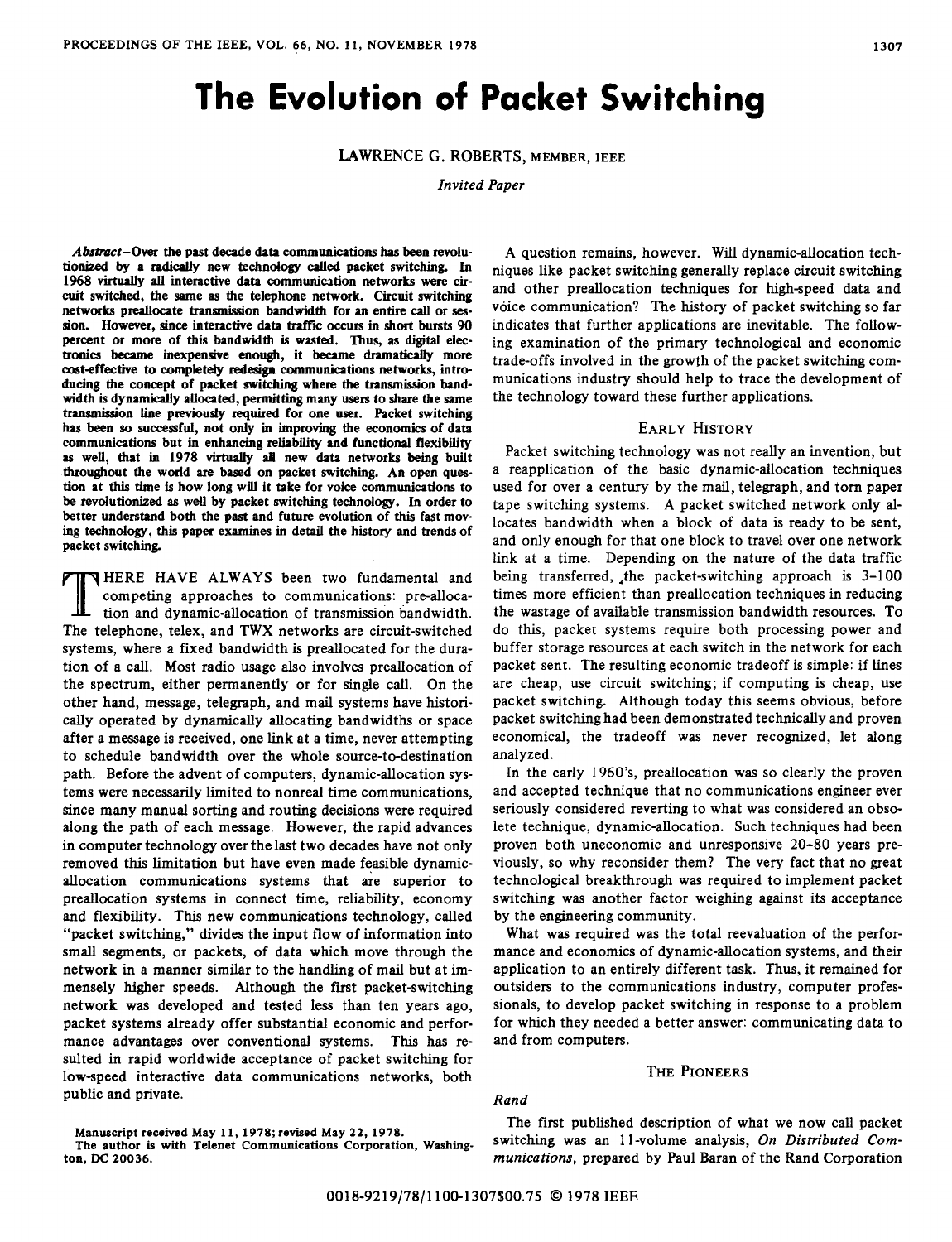in August 1964 [1]. This study was conducted for the Air Force, and it proposed a fully distributed packet switching system to provide for alI military communications, data, and voice. The study also included a totally digital microwave system and integrated encryption capability. The Air Force's primary goal was to produce a totally survivable system that contained no critical central components. Not only was this goal achieved by Rand's proposed packet switching system, but even the economics projected were superior, for both voice and data transmissions. Unfortunately, the Air Force took no follow-up action, and the report sat largely ignored for many years until packet switching was rediscovered and applied by others.

# *ARPA I*

Also in the 1962-1 964 period, the Advanced Research Projects Agency (ARPA), under the direction of J. C. R. Licklider (currently at M.I.T.), sponsored and substantially furthered the development of time-sharing computer systems. One of Licklider's strong interests was to link these time-shared computers together through a widespread computer network. Although no actual work was done on the communication system at that time, the discussions and interest Licklider spawned had an important motivating impact on the initiators of the two first actual network projects: Donald Davies and me.

As previously indicated, the development of packet switching was primarily the result of identifying the need for a radically new communications system. Licklider's strong interest in and perception of the importance of the problem encouraged many people in the computer field to consider it seriously for the first time. It was in good part due to this influence that I decided, in November 1964, that computer networks were an important problem for which a new communications system was required [2]. Evidently Donald Davies of the National Physical Laboratory (NPL) in the United Kingdom had been seized by the same conviction, partially as a result of a seminar he sponsored in autumn 1965, which **<sup>I</sup>** attended with many M.I.T. Project MAC people. Thus, the interest in creating a new communications system grew out of the development of time-sharing and Licklider's special interest in the 1964-1965 period.

## *National Physical Laboratory*

Almost immediately after the 1965 meeting, Donald Davies conceived of the details of a store-and-forward packet switching system, and in a June 1966 description of **his** proposal coined the term "packet" to describe the 128-byte blocks being moved around inside the network. Davies circulated **his**  proposed network design throughout the U.K. in late 1965 and 1966. It was only after **this** distribution that he discovered Paul Baran's 1964 report.

The first open publication of the NPL proposal was in October 1967 at the A.C.M. Symposium in Gatlinburg, TN [3]. In nearly all respects, Davies' original proposal, developed in late 1965, was similar to the actual networks being built today. His cost analysis showed strong economic advantages for the packet approach, and by all rights, the proposal should have led quickly to a **U.K.** project. However, the communications world was hard to convince, and for several years, nothing happened in the U.K. on the development of a multinode packet switching network.

Donald Davies was able, however, to initiate a local network with a single packet switch at the **NPL.** By 1973 this local network was providing an important distribution service within the laboratory [4], [5]. This project, plus the strong conviction and continued effort by those at NPL (Davies, Barber, Scantlebury, Wilkinson, and Bartlett), did gradually have an effect on the U.K. and much of Europe.

## *ARPA II*

In January 1967, **I** joined ARPA and assumed the management of the computer research programs under its sponsorship. ARPA was sponsoring computer research at leading universities and research labs in the U.S. These projects and their computers provided an ideal environment for a pilot network project; consequently, during 1967 the ARPANET was planned to link these computers together.

The plan was published in June 1967. The design consisted of a packet switching network, **using** minicomputers at each computer site as the packet switches and interfacing device, interconnected by leased lines. By coincidence, the first published document on the ARPANET was **also** presented at the A.C.M. Symposium in Gatlinburg, TN, in October 1967 [61 along with the NPL plan. The major differences between the designs were the porposed net line speeds, with NPL suggesting 1.5 Mbit/s lines. The resulting discussions were one factor leading to the ARPANET using 50-kbit/s lines, rather than the lower speed lines previously planned [7].

During 1968, a request for proposal was let for the ARPANET packet switching equipment and the operation of, the network. The RFP was awarded to Bolt Beranek and Newman, Inc. (BBN) in Cambridge, MA, in January 1969. Significant aspects of the network's internal operation, such **as**  routing, flow control, software design, and network control were developed by a BBN team consisting of Frank Heart, Robert Kahn, Severo Omstein, William Crowther, and David Walden [8], [9], [10]. By December 1969. four nodes of the net had been installed and were operating effectively. The network was expanded rapidly thereafter to support 23-host computers by April 1971, 62 hosts by June 1974, and 111 hosts by March 1977.

The ARPANET utilized minicomputers at every node to be served by the network, interconnected in a fully distributed fashion by 50-kbit/s leased lines. Each minicomputer took blocks of data from the computers and terminals connected to it, subdivided them into 128 byte packets, and added a header specifying destination and source addresses; then, based **on** a dynamically updated routing table, the minicomputer sent the packet over whichever free line was currently the fastest route toward the destination. Upon receiving a packet, the next minicomputer would acknowledge it and repeat the routing process independently. Thus, one important characteristic of the ARPANET was its completely distributed, dynamic routing algorithm on a packet-by-packet basis, based on a continuous evaluation within the network of the least-delay paths, considering both line availability and queue lengths.

The technical and operational success of the ARPANET quickly demonstrated to a generally skeptical world that dynamic-allocation techniques-and packet switching in particular-could be organized to provide an efficient and highly responsive interactive data communications facility. Fears that packets would loop forever and that very large buffer pools would be required were quickly allayed. Since the ARPANET was a public project connecting many major universities and research institutions, the implementation and performance details were widely published  $[11]$ ,  $[12]$ ,  $[13]$ ,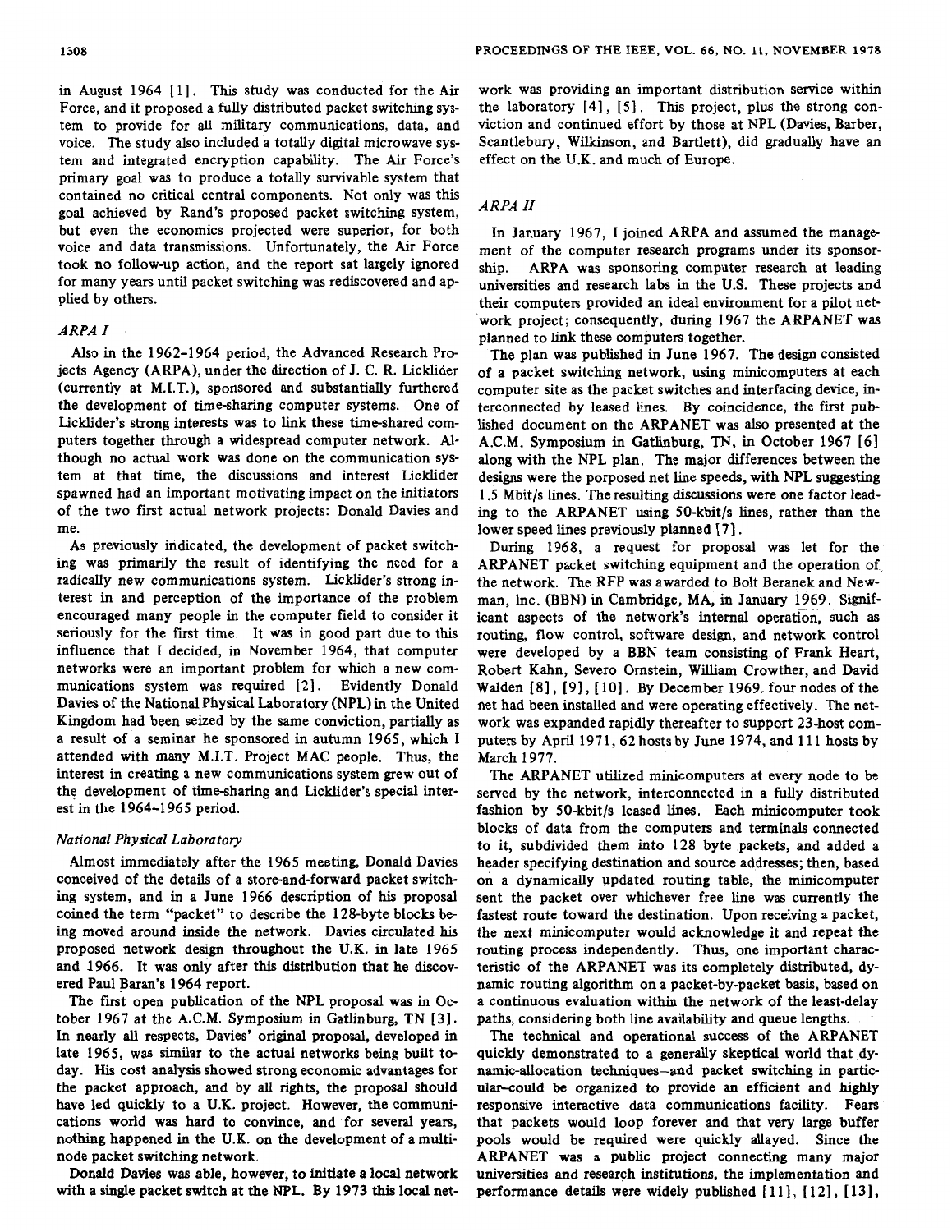[14], [15]. The work of Leonard Kleinrock and associates at UCLA on the theory and measurement of the ARPANET has been of particular importance in providing a firm theoretical and practical understanding of the performance of packet networks. (See "Principles and Lessons in Packet Communications" by L. Kleinrock, in this issue pp. 1320-1329.)

Packet switching was first demonstrated publicly at the first International Conference on Computer Communications (ICCC) in Washington, DC, in October 1972. Robert Kahn of BBN organized the demonstration. He installed a complete ARPANET node at the conference hotel, with about 40 active terminals permitting access to dozens of computers all over the U.S. This public demonstration was for many, if not most, of the ICCC attendees proof that packet switching really worked. It was difficult for many experienced professionals at that time to accept the fact that a collection of computers, wide-band circuits, and minicomputer switching nodes-pieces of equipment totaling well over a hundredcould all function together reliably, but the ARPANET demonstration lasted for three days and clearly displayed its reliable operation in public. The network provided ultra-reliable service to thousands of attendees during the entire length of the conference.

The widespread publicity the ARPANET demonstration earned contributed greatly to the task of introducing modem dynamic-allocation technology to a preallocation trained world. However, during the same period in the early 1970's many other dynamic-allocation techniques were being developed and tested in private networks throughout the world. Hopefully, the extensive publications on the ARPANET have not *oversold* the particular variety of packet switching used in this first major network experiment.

# *SZTA*

The Societe Internationale de Telecommunications Aeronautiques (SITA) provides telecommunications for the international *air* carriers. In 1969 SITA began updating its design by replacing the major nodes of its message switching network with High Level Network nodes interconnected with voicegrade lines-organized to act like a packet switching network. Incoming messages are subdivided into 240-byte packets and are stored and forwarded along predetermined routes to the destination. Prestored distributed tables provide for alternate routes in the event of line failures [16].

## *TYMNET*

*Also* in 1969, a time sharing service bureau, Tymshare Corporation, started installing a network based on minicomputers to connect asynchronous timesharing terminals to its central computers. The network switches, which are interconnected by voice-grade lines, store and forward from node to node data characters for **up** to **20** calls packaged in 66-byte blocks. The data is repackaged at each node into new blocks for the next hop. Routing is not distributed, but is accomplished by a central supervisor on a call-by-call basis [ 1 **7** I.

# *CYCLADESICIGALE*

In France the interest in packet switching networks grew quickly during the early 1970's. In 1973 the first hosts were connected to the CYCLADES network, which links several major computing centers throughout France. The name CYCLADES refers to both the communications subnet and the host computers. The communications subnetwork, called

CIGALE, only moves disconnected packets and delivers them in whatever order they arrive without any knowledge or concept of messages, connections or flow control. Called a "datagram" packet facility, this concept has been widely promoted by **Louis** Pouzin, the designer and organizer of CYCLADES. Since a major part of the organization and control of the network is imbedded in the CYCLADES computers, the **sub**network, CIGALE, **is** not sufficient by itself. In fact, Pouzin himself speaks of the network as "including" portions of the host computers. The packet assembly and disassembly, sequence numbering, flow control, and virtual connection processing are all done by the host. The CYCLADES structure provides a good testbed for trying out various protocols, as was its intent; but it requires a more cooperative and coordinated set of hosts than is likely to exist in a public environment [ 181.

# *R CP*

Another packet network experiment was started in France at about the same time by the French PTT Administration. This network, called RCP (Reseau a Commutation par Paquets), first became operational in 1974. By this time the French PTT had already decided to build the public packet network, TRANSPAC, and RCP was utilized primarily **as** testbed for TRANSPAC. The design of RCP, directed by Remi Despres, differed sharply from that of the other contemporary French network, CYCLADES. Despres' design was organized around the concept of virtual connections rather than datagrams. RCP's character as a prototype public network may have been a strong factor in this difference, since a virtual circuit service is more directly marketable, not requiring substantial modifications to customers' host computers. In any case, the RCP design pioneered the incorporation of individually flow-controlled virtual circuits into the basic packet switching network organization [19].

## *EZN*

Organized in 1971 and originally known as the COST II Project and later **as** the European Informatics Network (EIN) is a multination-funded European research network. The project director is Derek Barber of NPL, one of the original investigators of packet switching in the U.K. Given freedom from the red tape of multinational funding, this project would have been one of the earliest pace-setters in packet networks in the world. As it happened, however, EIN was not operational until 1976 [20], [21].

#### *Public Data Networks*

The early packet networks were all private networks built to demonstrate the technology and to serve a restricted pop ulation of users. Besides those early networks already mentioned, which were the most public projects, many private corporations and service bureaus built their own private networks. Generally these private networks did not make provision for host computers at more than one location, and thus their organization usually developed into a star network.

*All* these networks were the result of a basic economic transition, which occurred in 1969 [ **221** when the cost of dynamicallocation switching fell below that **of** transmission lines. This change made it economically advantageous to build a network of some kind rather than to continue to use direct lines or the circuit switched telephone network for interactive data communications. Universal regulatory conditions in all countries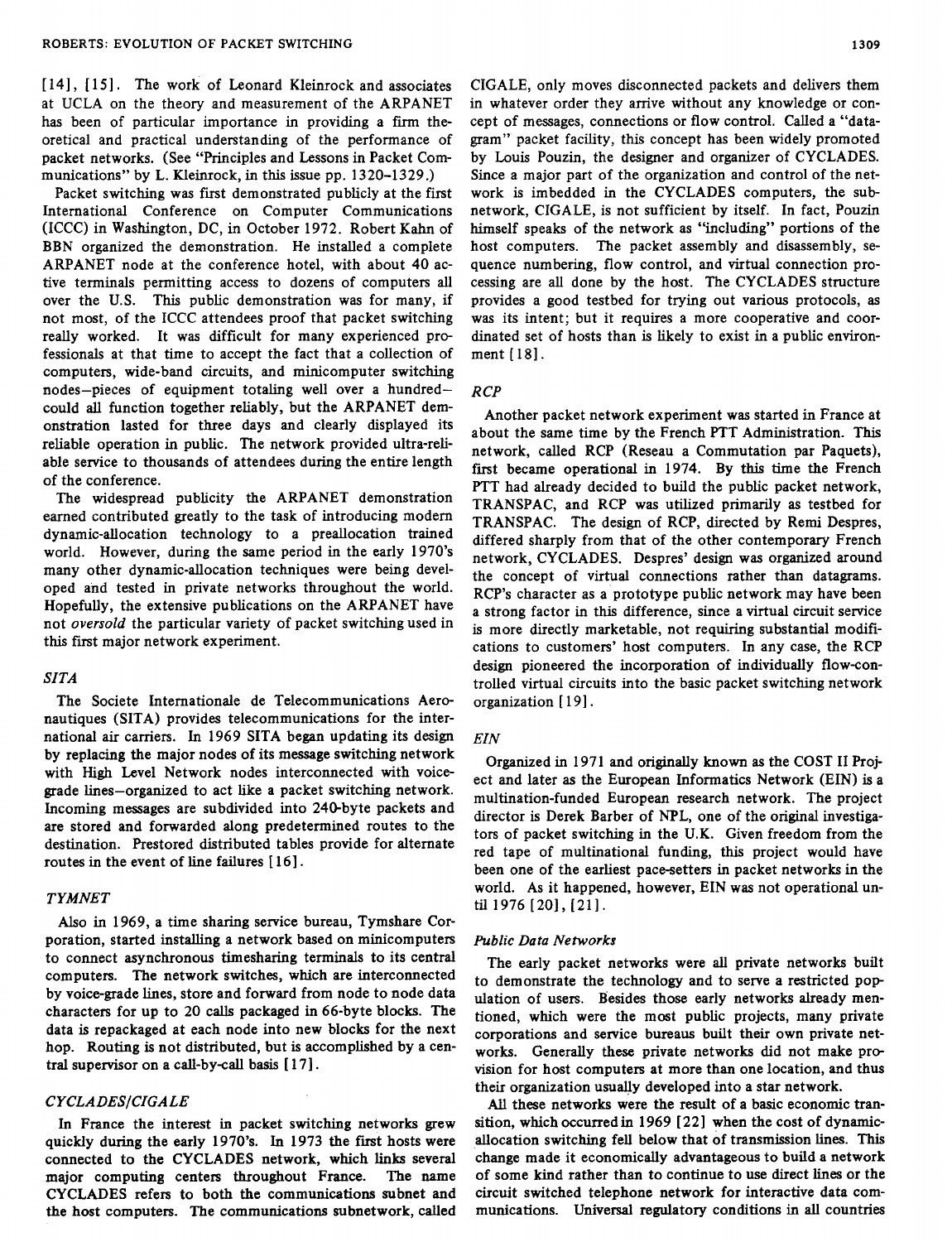restricted "common carriage" to the government or government-approved carriers, and thereby led to the development of many private networks instead of a competitive market of public networks.

However, the extensive private network activity in the early 1970's encouraged some of these public carriers to make plans for building their own packet networks, although all public networks and plans for future networks were based on preallocation techniques until about 1973. Many plans to provide public data service arose; some were even under way, like the German EDS system; but all were based on circuit switching until that time. The shift in economics in the late 1960's that made packet switching more cost-effective, instigated more rapid change in communications technology than had ever before occurred.

The established carriers and PTT's took their time reacting to this new technology. The United Kingdom was the first country to announce a public packet network through the British, Post Office's planned Experimental Packet Switched Service (EPSS) [23]. Donald Davies' 1966 briefings with the BPO on packet switching clearly played a-strong role in the U.K.'s early commitment to this new technology.

In the United States the dominant carrier, American Telephone and Telegraph (AT&T), evidenced even less interest in packet switching than many of the PTT's in other countries. AT&T and its research organization, Bell Laboratories, have never to my knowledge published any research on packet switching. ARPA approached AT&T in the early 1970's to see if AT&T would be interested in taking over the ARPANET and offering a public packet switched service, but AT&T declined. However, the Federal Communications Commission (FCC), which regulates all communications carriers in the U.S., was in the process of opening up portions of the communications market to competition. Bolt Beranek and Newman, the primary contractor for the ARPANET, felt strongly that a public packet switched data communications was needed. The FCC's new policies encouraged competition, so BBN formed Telenet Communications Corporation in late 1972. In October 1973 Telenet filed its request with the FCC for approval to become a carrier and to construct a public packet switched network; six months later the FCC approved Telenet's request. *(See* **"Legal,** Commercial, and International Aspects of Packet Communications," by **S.** L. Mathison in **this** issue, pp. 1527- 1539.)

In France in November 1973, the French PTT announced its plans to build TRANSPAC, a major domestic packet network patterned after RCP [24]. The next year, in October 1974, the Trans-Canada Telephone System announced DATAPAC, a public packet network in Canada [ 251. *Also* during this period, the Nippon Telegraph and Telephone Corporation announced its plans to build a public packet switched data network in Japan [26].

**Thus,** only four years after the building of the first experimental networks, the concept of data communications networks began to move into the public arena. Still, the networks were only planned and had yet to be built; most **PTT's** and carriers adopted a wait and watch attitude toward these first public networks.

# **INTERNATIONAL STANDARD1 ZATION AND ACCEPTANCE**

# *CCITT X.25*

With five independent public packet networks under construction in the 1974-1975 period, there was strong incentive for the nations to agree on a standard user interface to the networks so that host computers would not have unique interfacing jobs in each country. Unlike most standards activities, where there is almost no incentive to compromise and agree, carriers in separate countries can only benefit from the adop tion of a standard since it facilitates network interconnection and permits easier user attachment. To this end the parties concerned undertook a major effort, to agree on the host-network interface during 1975. The result was an agreed protocol, CCITT Recommendation X.25, adopted in March 1976.

The X.25 protocol provides for the interleaving of data blocks for up to 4095 virtual circuits (VC's) on a single fullduplex leased line interface to the network, including all procedures for *call* setup and disconnection. A significant feature of this interface, from the carriers' point of view,is the inclusion of independent flow control on each VC; the flow control enables the network (and the user) to protect itself from congestion and overflow under **all** circumstances without having to slow down or stop more than one call at a time. In networks like the ARPANET and CYCLADES which do not have this capability, the network must depend on the host (or other networks in interconnect cases) to insure that no user submits more data to the network than the network can handle or deliver. The only defense the network has without individual VC flow control is to shut off the entire host (or internet) interface. This, of course, can be disastrous to the other users communicating with the offending host or network.

Another critical aspect of X.25, not present in the proposals for a datagram interface, is that X.25 defines interface standards for both the host-to-network block transfer and the control of individual VC's. In datagram networks the VC interface is situated in the host computer; there can be, therefore, no networkenforced standard for labeling, sequencing, and flow controlling VC's. These networks are in the author's opinion, not salable **as** a public service since they must offer individual terminal interfaces, as well **as** host interfaces, to provide complete host-terminal communications; to sell these interfaces requires knowing how to interface to one VC **as**  well **as** to a host.

The March 1976 agreement on X.25 and on virtual circuits **as** the agreed technique for public packet networks marked the beginning of the second phase of packet switching: large interconnected public service networks. In the two years since X.25 was adopted, many additional standards have been agreed on **as** well, **all** patterned around X.25. For example, X.28 has been adopted as the standard asynchronous terminal interface; X.29, a protocol used with X.25 to specify the packetizing rules for the terminal handler, will be the host control protocol. More recently X.75, the standard protocol for connecting international networks has been defmed.

## *Public Data Network Services*

Capitalizing on BBN's ARPANET experience, TELENET introduced the first public packet network sevice in August 1975. Initially TELENET consisted of seven multiply interconnected nodes. By April 1978 the network had **grown** to 187 network nodes which used 79 packet switches to provide 156 U.S. cities with local **dial** service to 180 host computers across the country, with interconnections to 14 other countries. **Origi**nally TELENET supported a virtual connection host interface similar to X.25. However, shortly after the specification was adopted, X.25 was introduced into TELENET as the preferred host interface protocol.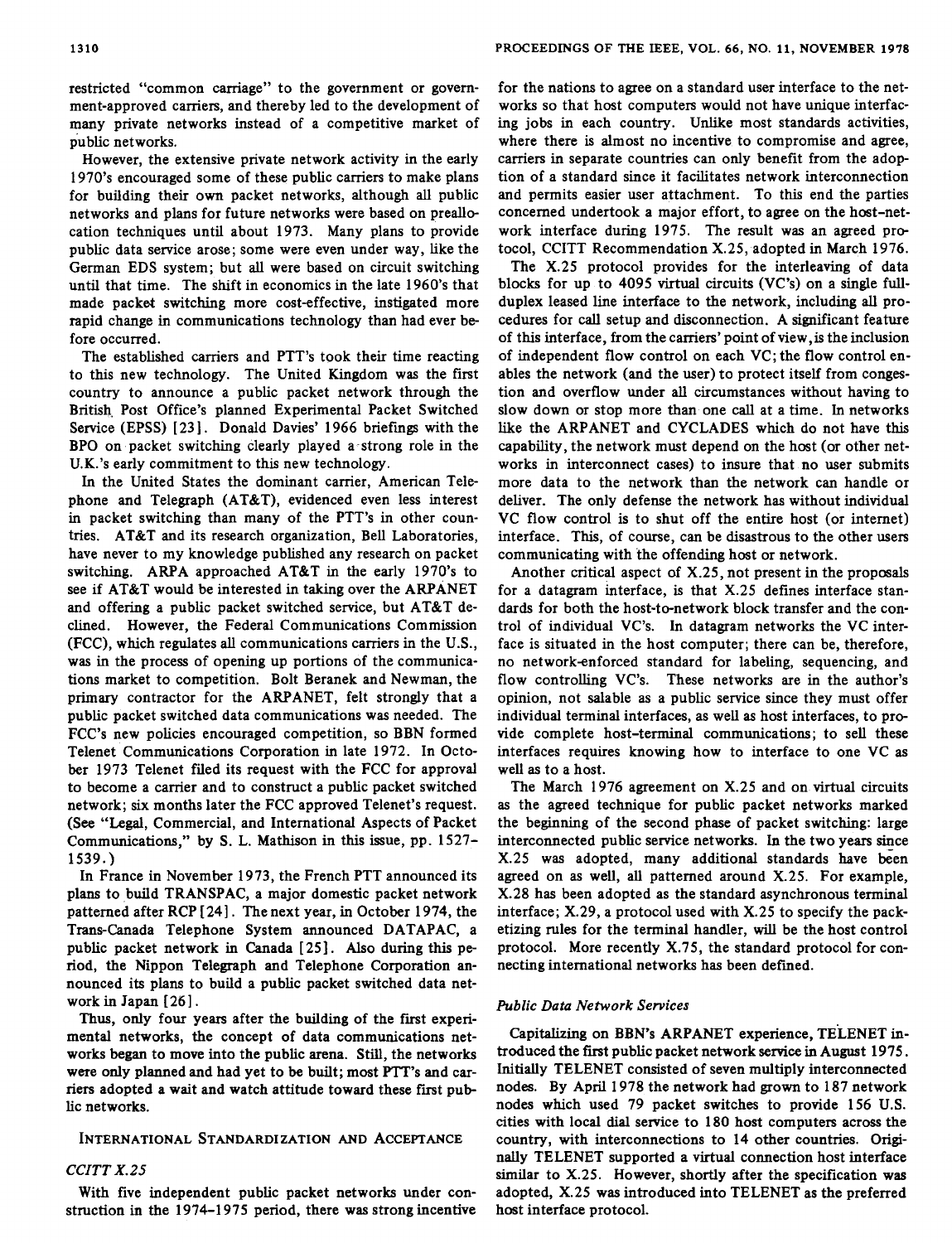In early 1977 both EPSS in the U.K. and DATAPAC in Canada were declared operational. *Also,* in the U.S., TYMNET was approved as a carrier and began supplying public data services. EPSS, having been designed long before X.25 was specified, is not X.25 compatible, but the U.K. intends to provide X.25 based packet service within the next year.

DATAPAC was X.25 based from the start of commercial service since the development was held until X.25 was approved. Using X.25 lines, DATAPAC and TELENET were interconnected in early 1978. This connection demonstrated the ease of international network linking, once a common standard had been established.

In France, TRANSPAC is due to become operational later this year (1978); in Japan, the NTT packet network, DX-2, should become operational in 1978 or 1979. A semipublic network, EURONET, sponsored by nine European Common Market Countries, is due to become operational in late 1978 or 1979. Many other European countries, like Germany and Belgium, are making plans for public packet networks to start in 1979. These networks are all X.25 based and therefore should be similar and compatible.

## *Datagrams versus VC'S*

*As* part of the continuing evolution of packet switching, controversial issues are sure to arise. Even with universal adoption of X.25 and the virtual circuit approach by public networks throughout the world, there is currently a vocal group of **users** requesting a datagram standard. The two major benefits claimed for datagrams are reliability and efficiency for transaction-type applications.

*Reliability:* It **is** claimed that datagrams provide more reliable access to a host when two or more access lines are used, since any packet could take either route if a line were to fail. This reflects a true deficiency in X.25 **as** currently definedthe absence of a reconnect facility on the call request packet. If, when a call is initiated, a code number for the call is placed in the call request packet, the X.25 network (or host) can save the code number. If the line over which the call is placed fails, the network simply places a new call request, marked **as** a reconnect, over another line and supplies the original code number to insure reconnection to the correct VC. Since packets on each VC are sequence numbered, this reconnection can be accomplished with no data loss and usually just **as** quickly **as**  rerouting of the packets in a datagram interface. If the network uses VC's internally, the same reconnect capability is used to insdre against connection failures.

*Cost:* It **is** often assumed that datagrams would be cheaper for networks to provide than packets on VC's. However, the cost of memory and switching have fallen by a factor of 30 compared to transmission costs over the last nine years resulting in the overhead of datagram headers becoming a major cost factor. A datagram packet or end-to-end acknowledgment requires about 25 bytes of packet header in addition to the actual data (0-128 bytes) whereas only 8 bytes of overhead are required for similar packets on a virtual circuit. In the unique case of a single packet call, the overheads are the same. For all longer calls, datagram overhead adds 13-94 percent to the cost of all transmission costs, both long haul and local. Originally, this increase in transmission cost was more than offset by increased switch costs but with modem microprocessor switches very little of the increase is offset. Thus, with this radical shift in economics, datagram packets **are** now more expensive than VC packets.

# **CONTINUING TECHNOLOGICAL CHANGE**

A decade ago computers had barely become inexpensive enough to make packet switching economically feasible; computers were still slow and small, forcing implementers to invent all **sorts** of techniques to save buffers and minimize CPU time. Computer technology has progressed to the point where microcomputer systems have now been especially designed for packet switching, and there is no shortage of memory or CPU power. This development has been partially responsible for the shift from datagrams to virtual connections and has also eliminated buffer allocation techniques (which cost transmission bandwidth to save memory). The modularity and computational power of today's microprocessors has made it economical and practical to provide protocol conversion from X.25 to any existing terminal protocol, polled or not.

**As** a result of these improvements, packet networks are rap idly becoming universal translators, connecting everything to everything else and supplying the speed, code, and protocol conversions wherever necessary. *As this* trend continues, it is almost certain that the techniques in use today will have to be continually changed to respond to the changing economics and usage patterns.

For example, one major change that will be required in the next few years is an increase in the backbone trunk speed from 56 kbit/s to 1.544 Mbit/s (the speed of "T1" digital trunks). Both Paul Baran and Donald Davies in their original papers anticipated the use of T1 trunks, but present traffic demand has not yet justified their use. *As* the traffic does justify T1 trunks, many aspects of network design will change by a corresponding order of magnitude. Packet networks have always incorporated a delay in the 100-200 ms range. This delay has **so** strongly affected both the system design and the choice of applications that it is hard to remember which decisions de pended on this delay factor.

With T1 carrier trunks, the transit delay in the net will drop to around 10 ms plus propagation time requiring a complete reexamination of network topology and processor design is**sues.** The number of outstanding packets on a 2500 mile trunk will increase from around 3 to **75,** requiring extended numbering, and perhaps, new acknowledgment echniques. The user will be most strongly affected by a 10-30 ms net delay; his whole strategy of job organization may change.

Of course, there will be a significant price decrease accompanying this change. This, combined with the short delay, will make many new applications attractive; remote job entry (RJE) and bulk data transfer applications **through** public packet networks will probably be economically and technically feasible, even before T1 trunks are introduced; but if not before, certainly afterwards, when the packet price reflects the new trunk speed. Dynamic-allocation permits **savings** over pre-allocation by a factor of four in line costs for RJE, and by a factor of two for bulk data transfer. *As* the switch cost continues to fall far more rapidly than the line cost, dynamicallocation techniques will be used for RJE, batch transfer and even voice applications.

# **FUTURE**

# *Packet Satellite*

One change which will clearly occur in packet networks in the next decade is the incorporation of broadcast satellite facilities. **ARPA** has sponsored extensive research into packet satellite techniques and, over the past few years, has tested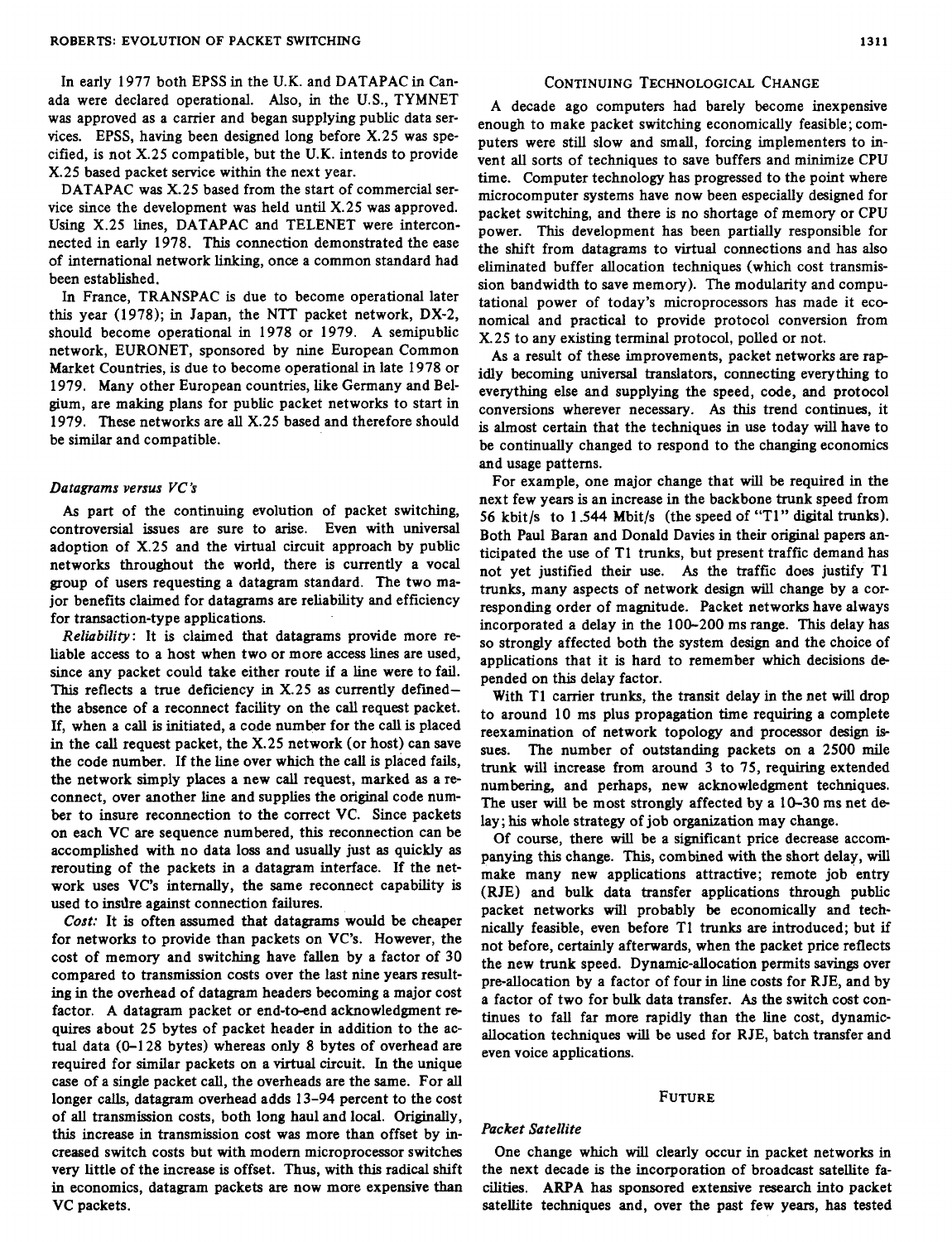With the current cost of ground stations (\$1 **50K-\$300K),** it appears to be marginally economic to install separate private ground stations at major nodes of a domestic packet network rather than to lease portions of commercial ground stations and trunk the data to the packet network nodes. However, either way, the cost of ground station facilities are such that the use of satellites only becomes economic compared to land lines when the aggregate data flow exceeds about 100 packets/s (100 kbit/s) to and from a node or city. Furthermore, satellite transmission has an inherent one-way delay of 270 **ms;**  therefore, the packet traffic must logically be divided between two priority groups-interactive and batch. Only batch traffic can presently be considered for satellites, since the 270 ms delay **is** unacceptable for interactive applications, at least if any other options are available, even at a somewhat higher price. With current economics, the long-haul land line facilities only add about \$O.SO/hr to the price of interactive data calls, which is far too little a cost to encourage the acceptance of slower service. Therefore, interactive service will almost always require ground line facilities in addition to satellite facilities at all network nodes.

This introduces another factor that limits the potential satellite traffic: land lines *can* easily carry 10-25 percent batch traffic at a lower priority, using a dual queue, without any significant increase in cost. Further, if ground lines are required and satellite facilities are optional, the full cost for the satellite capability, must be compared with the incremental cost of simply expanding the land line facilities. *All* these factors considered, it is probable that satellites will be used by public data networks within the next five years for transmissions between major nodal points, but that ground facilities will be used exclusively for transmissions between smaller nodes.

# *Packet Radio*

Since local distribution is by far the most expensive portion of a communications network, ground radio techniques are of considerable interest to the extent that they can replace wire for local distribution. Packet radio is another area where ARPA has been sponsoring research in applying dynamicallocation techniques. The basic concept in packet radio is to share one wide bandwidth channel among many stations, each of which only transmits in short bursts when it has real data to send. (See "Advances in Packet Radio Technology" by R. E. **Kahn** *et al.,* in thisissue,pp. 1468-1496.) This technique appears to be extremely promising for both fixed and mobile local distribution, once the cost of the transceivers has been reduced by, perhaps, a factor of ten. Considering the historical trend of the cost of electronics, this should take about five years; from that point onward packet radio should become increasingly competitive with wire, cable, and even light fibers for low to moderate volume local distribution requirements.

One important consequence would be the use of a simple packet radio system inside buildings to permit wireless communication for all **sorts** of devices. Clearly, **as** electronic devices multiply throughout the home and office, low-power packet radio would permit all these devices to communicate among themselves and with similar devices throughout the world via a master station tied into a public data network.

# *Voice*

The economic advantage of dynamic-allocation over preallocation will soon become so fundamental and clear in all **areas** of communications, including voice, that it is not hard to project the same radical transition of technology will occur in voice communications às has occurred in data communications.

Digitized voice, no matter what the digitization rate, can be compressed by a factor of three or more by packet switching since in normal conversation each speaker is only speaking one third of the time. Since interactive data traffic typically can be compressed by a factor of 15, voice clearly benefits far less from packet switching than interactive **data.** This is the reason why packet switching was first applied to data communications. However, modem electronics is quickly eliminating any cost difference between packet switches and circuit switches, and thus packet switching can clearly provide a factor of three cost reduction in the transmission costs **as**sociated with switched voice service.

Probably there will be many proposals, and even systems built, using some form of dynamic-allocation other than packet switching during the period of transition. The most likely variant design would be a packetized voice system that does not utilize sum checks or flow control. Of course, this would be just a packet switch with those options disabled. If the similarity to present packet switching were not recognized, the packetized voice system might be built without providing these essential capabilities and would be useless for data traffic. However, the obvious solution would be an integrated packet switching network that provides both voice and data services.

On further consideration, it becomes apparent that the flow control feature of packet switching networks can provide a substantial cost reduction for voice systems. Flow control feedback, applied to the voice digitizers decreases their output rate when the network line becomes momentarily overloaded; **as** a result, peak channel capacity required. by users can be significantly reduced.

In short, packet switching seems ideally suited to both voice and data transmissions. The transition to packet switching for the public data network has taken a decade, and **still** is not complete; many PTT's and carriers have not accepted its **vi**ability. Given the huge fixed investment in voice equipment in place today, the transition to voice switching may be considerably slower and more difficult. There is no way, however, to stop it from happening.

## **REFERENCES**

- $[1]$  **P.** Baran *et al.*, "On distributed communications, vols. I-XI,"
- **RAND Corporation Research Documents, Aug. 1964. [2] T. Marill and L. G. Roberts, "Toward a cooperative network of time-shared computers,"Proc. FJCCpp. 425431, 1966.**
- **(31 D. W. Davies, K. A. Bartlett, R. A. Scantlebury, and P. T. Wilkinson. "A digital communications network for computers giving rapid response at remote terminals," ACM Symp. Operating** *Sys***tems Roblems, Oct. 1967.**
- **[4] R. A. Scantlebury, P. T. Wilkinson, and K. A. Bartlett, "The de-**